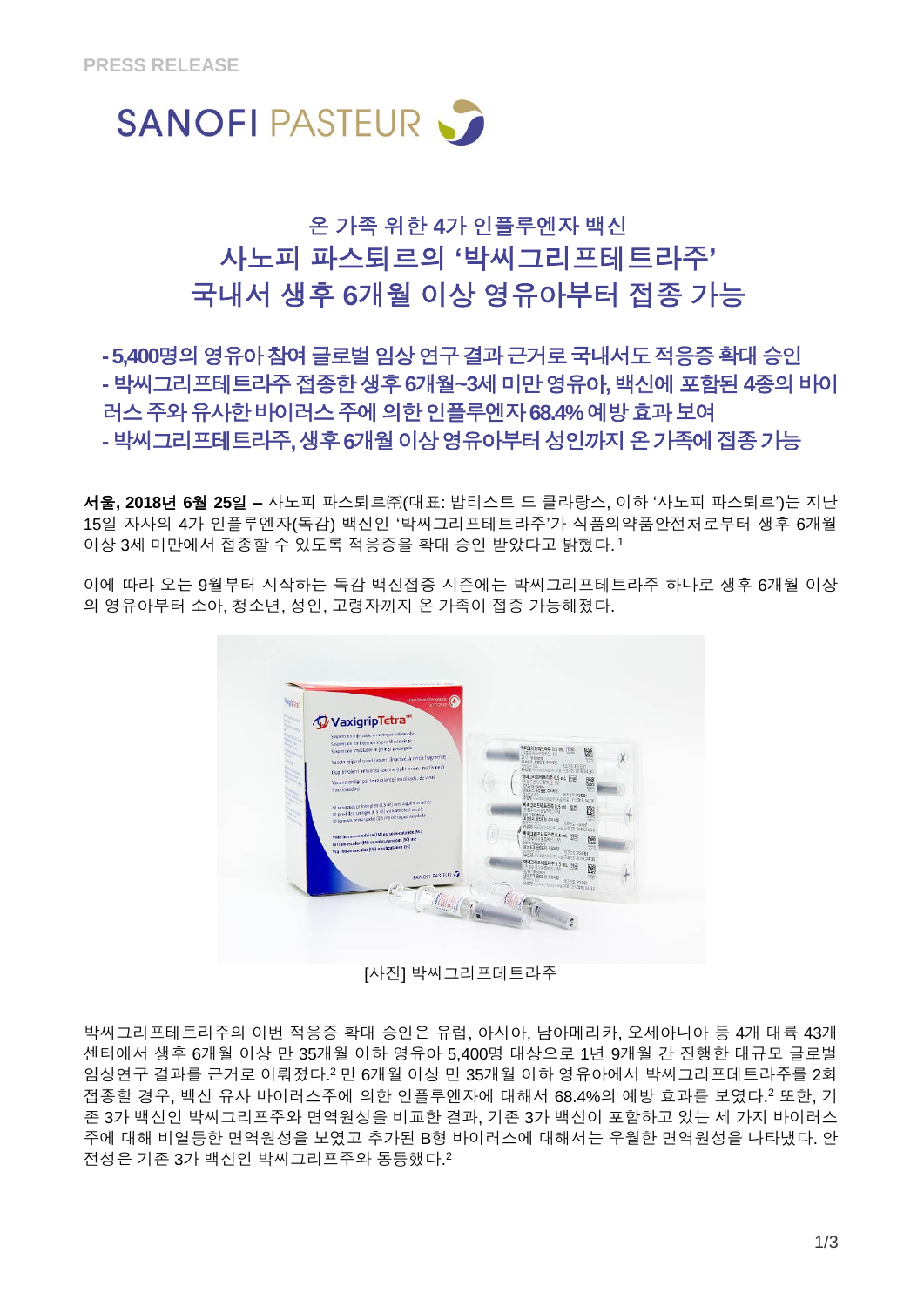<span id="page-1-3"></span><span id="page-1-1"></span>

<span id="page-1-0"></span>만 6개월 이상의 영유아라면 연 1회 박씨그리프테트라주 접종만으로도 4가지 바이러스주에 의한 인플루 엔자(독감)을 예방할 수 있다. <sup>3</sup> 그러나 인플루엔자(독감) 백신 접종력이 없는 만 9세 미만 소아라면, 접종 첫해에 4주 이상의 간격을 두고 2회 접종해야 한다[.](#page-1-0) 3

사노피 파스퇴르 밥티스트 드 클라랑스 (Baptiste de Clarens) 대표는 "박씨그리프테트라주가 국내에서 생 후 6개월 이상의 영유아부터 접종 연령이 확대되어 온 가족이 접종할 수 있는 4가 독감 백신으로 자리잡게 돼 매우 기쁘다[1](#page-0-1) "며 "지난 60여년 간 전세계 150개국에 독감 백신을 공급해온 글로벌 독감 백신 명가로서, 앞으로 전 연령에서 인플루엔자에 의한 질병부담을 줄이고 공공보건의 증진에 더 기여할 것"이라고 전했 다.

한편, 인플루엔자는 바이러스 발생에 따라 매 시즌마다 25~50만명이 사망할 정도로 치명적인 질환이다. 4 여러 가지 종류의 바이러스로 인해 생기는 급성 호흡기질환인 감기와는 다르며<sup>5</sup>, 고열과 기침, 인후통 등 의 증상을 보이고 폐렴과 같은 심각한 합병증을 유발할 수 있다[.](#page-1-1) <sup>5</sup> 이를 예방하는 가장 효과적인 방법은 인 플루엔자 백신 접종이며[,](#page-1-1) 5질병관리본부에서는 만 6개월 이상 영유아, 65세 이상 고령자 등에게 인플루엔 자 우선접종을 권고하고 있다. 6

박씨그리프테트라주는 2종의 A형 바이러스 주(strain)와 1종의 B형 바이러스 주(strain)만 포함했던 기존 의 3가 독감 백신과 달리 B형 바이러스 주 1종을 추가해 총 네 개의 인플루엔자 바이러스 주(strain)에 의 한 감염을 광범위하게 예방한다. 7, 박씨그리프테트라주는 총 5건의 대규모 글로벌 임상을 통해 생후 6개월 이상 전 연령에서 면역원성과 안전성을 확인했다. 8,9,10,11,12 박씨그리프테트라주와 같은 4가 독감 백신[7](#page-1-2) 은 인플루엔자 역학 변화와 B형 바이러스 주(strain)의 다양화에 효과적으로 대응할 수 있으며, <sup>13</sup> 인플루엔자 에 의한 사회적 부담과 비용을 줄이는 것으로 나타났다. <sup>14</sup> 이에 따라 세계보건기구(WHO)와 유럽의약품청 (EMA)은 4가 독감 백신의 접종을 권장하고 있다. 15

<span id="page-1-4"></span><span id="page-1-2"></span># # #

#### 인플루엔자**(**독감**)** 백신의 발전에 대해여

인플루엔자 바이러스는 변이가 자주 일어나기 때문에 항원 및 생태적 변화에 따라 매년 백신의 조합을 새 로 구성해야 백신의 효과를 높일 수 있다. <sup>[4](#page-1-3)</sup>이에 따라 세계보건기구(WHO)는 매 겨울마다 다음 시즌에 유 행할 것으로 예상되는 바이러스 주를 선별, 계절성 인플루엔자 백신에 포함할 것으로 권고하고 있다. 인플 루엔자 백신은 A형 바이러스 주 1종과 B형 바이러스 주 1종을 포함하는 2가 백신에서[13](#page-1-4) 동시 유행하는 A 형 바이러스 주 2종에 대해 더 광범위한 예방을 제공하기 위해 1978년에 A형 바이러스 주 2종과 B형 바이 러스 주를 포함하는 3가로 발전했다. 이후 1980년대에 인플루엔자 B형 바이러스 주가 항원이 구분되는 균주 2종(빅토리아, 야마가타)로 분화되면서 B형 바이러스 주에 대한 중요성이 높아졌다. B형 바이러스 주 2종 모두 시기와 지역에 따라 다양한 형태로 동시 유행하기 때문에, 4가 인플루엔자 백신을 통한 보다 넓은 범위의 예방 필요성이 대두되고 있다. [13](#page-1-4)

## 인플루엔자 **(**독감**)** 백신에 대하여

인플루엔자(독감)는 심각한 호흡기 질환이다. <sup>16</sup> 매년 전세계적으로 3~5백만 건의 중증 인플루엔자 감염 사례가 보고되고 있으며, 바이러스 발생에 따라 매 시즌마다 25~50만명이 인플루엔자로 사망하고 있다. [4](#page-1-3) 유럽의 경우, 백신 미접종으로 인한 연간 인플루엔자 부담이 발병 2200만 건, 입원 350만 건, 사망 17만 1000건에 달하는 것으로 나타났다. <sup>17</sup> 현재 계절성 인플루엔자 백신은 매년 평균 160~210만 건에 달하는 인플루엔자를 예방하며, 입원 4만5,300건~6만5,600건, 사망 2만5,200건~3만7,200건을 예방하는 효과가 있다. <sup>18</sup> 세계보건기구(WHO)는 생후 만 6개월 이상의 모든 사람에 대해 인플루엔자 백신 접종을 권장하고 있다.

#### 사노피**(Sanofi)** 그룹에 대하여

사노피는 인류가 당면한 건강 문제 해결에 집중하는 글로벌 바이오 제약기업으로, 질병을 예방하는 백신과 통증 및 고통을 경감시키는 혁신적인 의약품을 제공하고 있다. 또한, 소수의 희귀질환 환자뿐만 아니라 수백만의 만성질환 환자 모두를 위해 일하고 있다.